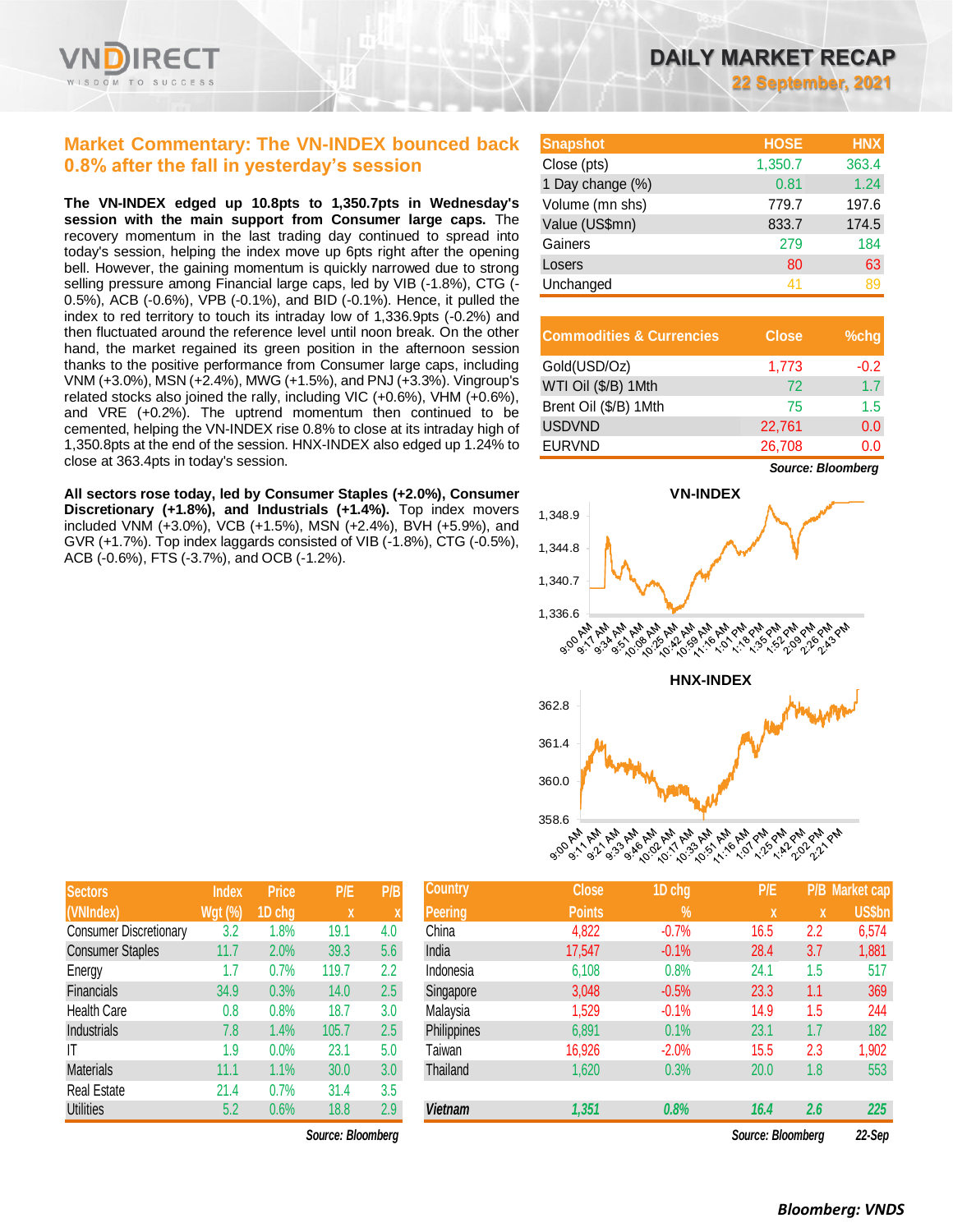

### **Market News**

### **OPEC nations warn of oil market turbulence from gas crisis**

As the global natural gas crunch hits suppliers and consumers alike, OPEC nations are warning of the knock-on impact for oil markets. Iraq expects higher demand for crude as the shortfall of gas forces consumers to look for alternative fuels, Oil Minister Ihsan Abdul Jabbar said on Wednesday. The head of Nigeria's state oil firm, Mele Kyari, predicted that petroleum demand could be boosted by 1 million barrels a day, with prices potentially gaining \$10 a barrel over the next six months. *(Bloomberg)*

### **EVN reduces electricity purchases as consumption drops**

According to the Vietnam Electricity Regulatory Authority (A0), electricity consumption in the country continued to decrease in the first two weeks of September 2021. The peak daily capacity of the whole country was 29,700MW, while the total output of the entire electricity system was 624.3 million kwh per day. As such, the country's electricity consumption in the first half of the month was 24% lower than before, when large-scale social distancing began in mid-July and 15% lower than the same period last year. The peak daily capacity in the south in the first two weeks of September was 12,200MW, while the total output was 243 million kwh per day. The electricity consumption of the southern region during that time was 29% lower than before, when social distancing began and 23% lower than the same period last year. To ensure the safe operation of the national electricity system when consumption goes down as a result of social distancing, A0 and local regulatory units have adjusted the mobilization of electricity to the demand of the whole country and every region, while ensuring technical requirements to regulate the national system safely. "The regulation of the national system must fit the structure of power sources and transmission capacity among regions. The mobilization of electricity sources in the system is always implemented with the principle of transparency and equality, with no discriminatory treatment to the types of electricity sources," the Electricity of Vietnam (EVN) stated. EVN has asked owners of power plants to closely cooperate with A0 and local regulatory units and strictly implement commands on electricity mobilization to ensure the safe operation of the national electricity system, especially when consumption decreases as a result of Covid-19. This means that power plants will have to cut capacity and their electricity would be unsold. According to EVN, the power generating units that connect and provide electricity to the national grid have the responsibility of strictly complying with the operation method and commands of the regulatory units which have the right to control and examine as prescribed in Circular 40/2014/TT-BCT stipulating the process of regulating the national power system, and Circular 31/2019/TT-BCT that amends and supplements a number of articles of the process. They have to take responsibility for violations of the law. In related news, EVN Hanoi reported that as of the end of August, it had reduced electricity prices and electricity bills for clients hit by Covid-19, totaling VND329.58bn.*(Vietnamnet.vn)*

### **Notable Corporate Events**

**Phu Nhuan Jewelry JSC (PNJ VN, HOSE) - Business result:** PNJ announced its net revenue and NPAT to increase 19.4% yoy and 14.2% yoy, respectively, reaching VND12,288bn and VND625bn, respectively in 8M21.*(Ndh.vn)*

*<to be continued>*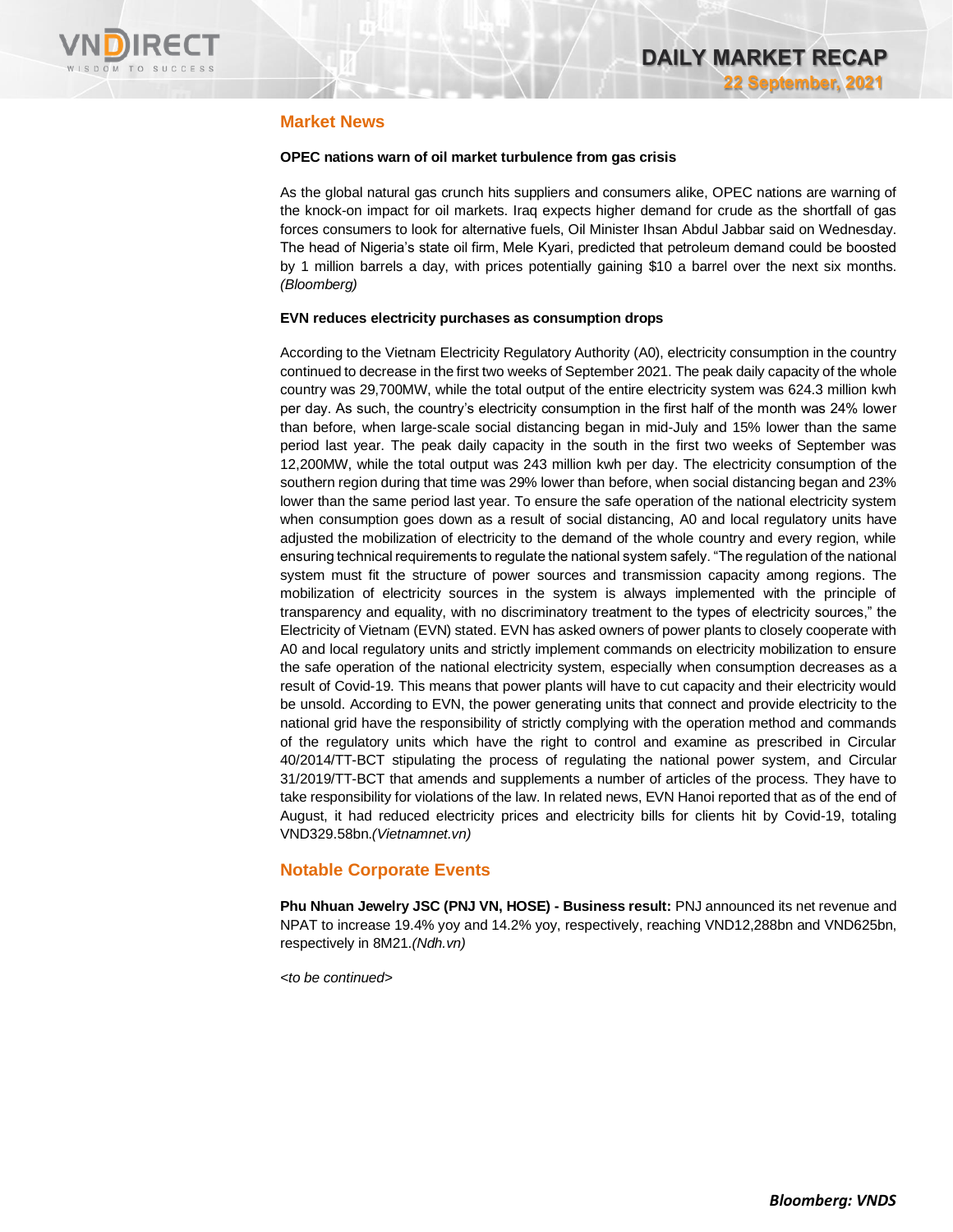# **COVERAGE SUMMARY**

|                 |                    | <b>Adjusted target</b> |                       |               |                       |                      |  |
|-----------------|--------------------|------------------------|-----------------------|---------------|-----------------------|----------------------|--|
| <b>Ticker</b>   | <b>Close price</b> | price                  | <b>Dividend yield</b> | <b>Upside</b> | <b>Recommendation</b> | <b>Latest report</b> |  |
|                 |                    |                        |                       |               |                       |                      |  |
| <b>ACB</b>      | 31,600             | 41,800                 | 0.0%                  | 32.3%         | ADD                   | Link                 |  |
| <b>ACV</b>      | 83,700             | 86,400                 | 0.0%                  | 3.2%          | <b>ADD</b>            | Link                 |  |
| CRE             | 31,200             | 28,500                 | 3.2%                  | $-5.5%$       | <b>HOLD</b>           | Link                 |  |
| <b>CTG</b>      | 31,350             | 42,000                 | 0.0%                  | 34.0%         | <b>ADD</b>            | Link                 |  |
| <b>DBC</b>      | 64,200             | 64,000                 | 2.3%                  | 2.0%          | ADD                   | Link                 |  |
| <b>DPM</b>      | 34,850             | 24,100                 | 4.0%                  | $-26.8%$      | <b>ADD</b>            | Link                 |  |
| <b>DRC</b>      | 33,750             | 25,500                 | 3.0%                  | $-21.5%$      | ADD                   | Link                 |  |
| <b>FPT</b>      | 93,200             | 101,700                | 2.1%                  | 11.3%         | <b>ADD</b>            | Link                 |  |
| GAS             | 88,400             | 109,800                | 4.1%                  | 28.3%         | <b>ADD</b>            | Link                 |  |
| <b>GMD</b>      | 50,200             | 52,700                 | 3.3%                  | 8.3%          | <b>HOLD</b>           | Link                 |  |
| <b>HDG</b>      | 59,400             | 50,300                 | 1.9%                  | $-13.4%$      | ADD                   | Link                 |  |
| <b>HPG</b>      | 50,900             | 62,600                 | 0.9%                  | 23.9%         | <b>ADD</b>            | Link                 |  |
| <b>KBC</b>      | 43,000             | 57,500                 | 1.2%                  | 34.9%         | ADD                   | <b>Link</b>          |  |
| <b>KDC</b>      | 59,000             | 65,000                 | 2.7%                  | 12.9%         | <b>ADD</b>            | Link                 |  |
| <b>KDH</b>      | 42,000             | 45,500                 | 1.2%                  | 9.5%          | ADD                   | <b>Link</b>          |  |
| <b>LPB</b>      | 22,600             | 26,000                 | 0.0%                  | 15.0%         | <b>HOLD</b>           | Link                 |  |
| <b>MBB</b>      | 28,000             | 31,400                 | 0.0%                  | 12.1%         | <b>HOLD</b>           | <b>Link</b>          |  |
| <b>MML</b>      | 87,000             | 81,400                 | 0.0%                  | $-6.4%$       | <b>HOLD</b>           | Link                 |  |
| <b>MSH</b>      | 84,000             | 61,000                 | 4.1%                  | $-23.2%$      | ADD                   | Link                 |  |
| <b>MWG</b>      | 125,700            | 116,800                | 0.4%                  | $-6.7%$       | <b>HOLD</b>           | <b>Link</b>          |  |
| <b>NLG</b>      | 42,000             | 46,700                 | 1.1%                  | 12.3%         | ADD                   | <b>Link</b>          |  |
| NT <sub>2</sub> | 21,100             | 28,400                 | 9.5%                  | 44.1%         | <b>ADD</b>            | Link                 |  |
| <b>NVL</b>      | 103,100            | 107,700                | 0.0%                  | 4.5%          | <b>HOLD</b>           | Link                 |  |
| <b>PHP</b>      | 29,400             | 29,200                 | 1.9%                  | 1.2%          | ADD                   | Link                 |  |
| <b>PLC</b>      | 40,700             | 30,900                 | 4.9%                  | $-19.2%$      | ADD                   | Link                 |  |
| <b>PNJ</b>      | 93,100             | 119,200                | 1.9%                  | 30.0%         | <b>ADD</b>            | <b>Link</b>          |  |
| <b>POW</b>      | 11,800             | 15,000                 | 0.0%                  | 27.1%         | ADD                   | <b>Link</b>          |  |
| <b>PPC</b>      | 23,000             | 27,400                 | 9.5%                  | 28.6%         | ADD                   | Link                 |  |
| <b>PVD</b>      | 21,800             | 26,100                 | 0.0%                  | 19.7%         | ADD                   | <b>Link</b>          |  |
| <b>PVS</b>      | 28,200             | 30,200                 | 3.7%                  | 10.8%         | <b>ADD</b>            | <b>Link</b>          |  |
| <b>PVT</b>      | 23,950             | 24,100                 | 2.1%                  | 2.7%          | ADD                   | Link                 |  |
| <b>SCS</b>      | 138,000            | 170,700                | 6.4%                  | 30.0%         | ADD                   | $Link$               |  |
| <b>STK</b>      | 49,500             | 50,600                 | 2.5%                  | 4.7%          | ADD                   | Link                 |  |
| <b>TCB</b>      | 50,500             | 57,200                 | 0.0%                  | 13.3%         | <b>ADD</b>            | Link                 |  |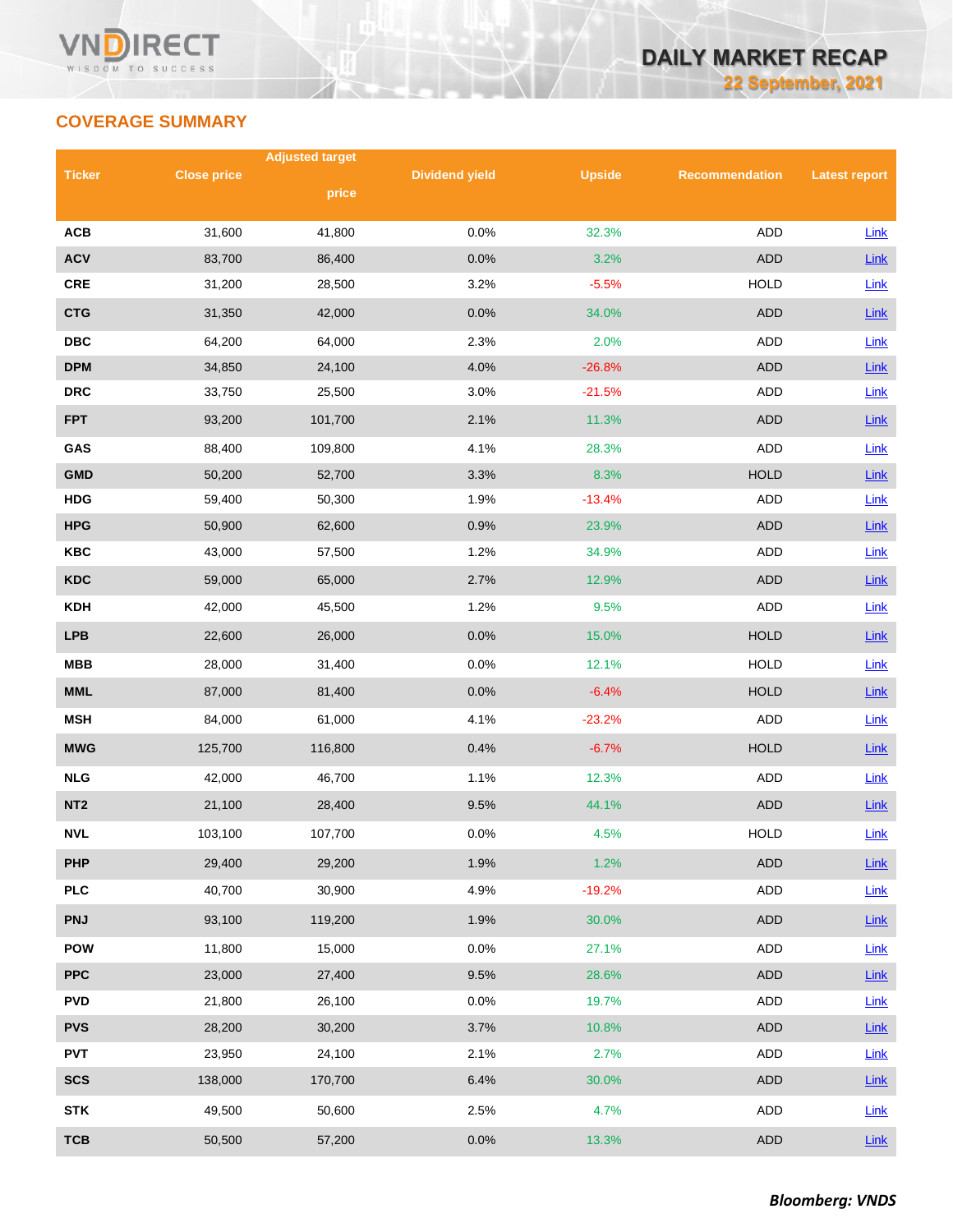

# **DAILY MARKET RECAP**

**22 September, 2021**

|               |                    | <b>Adjusted target</b> |                       |               |                       |                      |
|---------------|--------------------|------------------------|-----------------------|---------------|-----------------------|----------------------|
| <b>Ticker</b> | <b>Close price</b> | price                  | <b>Dividend yield</b> | <b>Upside</b> | <b>Recommendation</b> | <b>Latest report</b> |
| <b>TCM</b>    | 64,900             | N/A                    | 1.5%                  | N/A           | N/A                   | <b>Link</b>          |
| <b>VCB</b>    | 99,500             | 119,500                | 0.8%                  | 20.9%         | ADD                   | Link                 |
| <b>VHC</b>    | 51,000             | 50,000                 | 4.0%                  | 2.0%          | ADD                   | Link                 |
| <b>VHM</b>    | 78,000             | 102,200                | 0.0%                  | 31.0%         | <b>ADD</b>            | $Link$               |
| <b>VIB</b>    | 38,800             | 48,100                 | 0.0%                  | 24.0%         | <b>ADD</b>            | Link                 |
| <b>VJC</b>    | 123,300            | 138,900                | 0.0%                  | 12.7%         | <b>ADD</b>            | Link                 |
| <b>VNM</b>    | 91,500             | 110,000                | 4.2%                  | 24.4%         | ADD                   | <b>Link</b>          |
| <b>VPB</b>    | 66,800             | 75,000                 | 0.0%                  | 12.3%         | <b>ADD</b>            | Link                 |
| <b>VRE</b>    | 28,450             | 36,600                 | 0.0%                  | 28.6%         | ADD                   | <b>Link</b>          |
| <b>VTP</b>    | 81,500             | 95,300                 | 1.9%                  | 18.8%         | <b>ADD</b>            | $Link$               |
| <b>BCG</b>    | 18,600             | 24,000                 | 4.3%                  | 33.3%         | ADD                   | Link                 |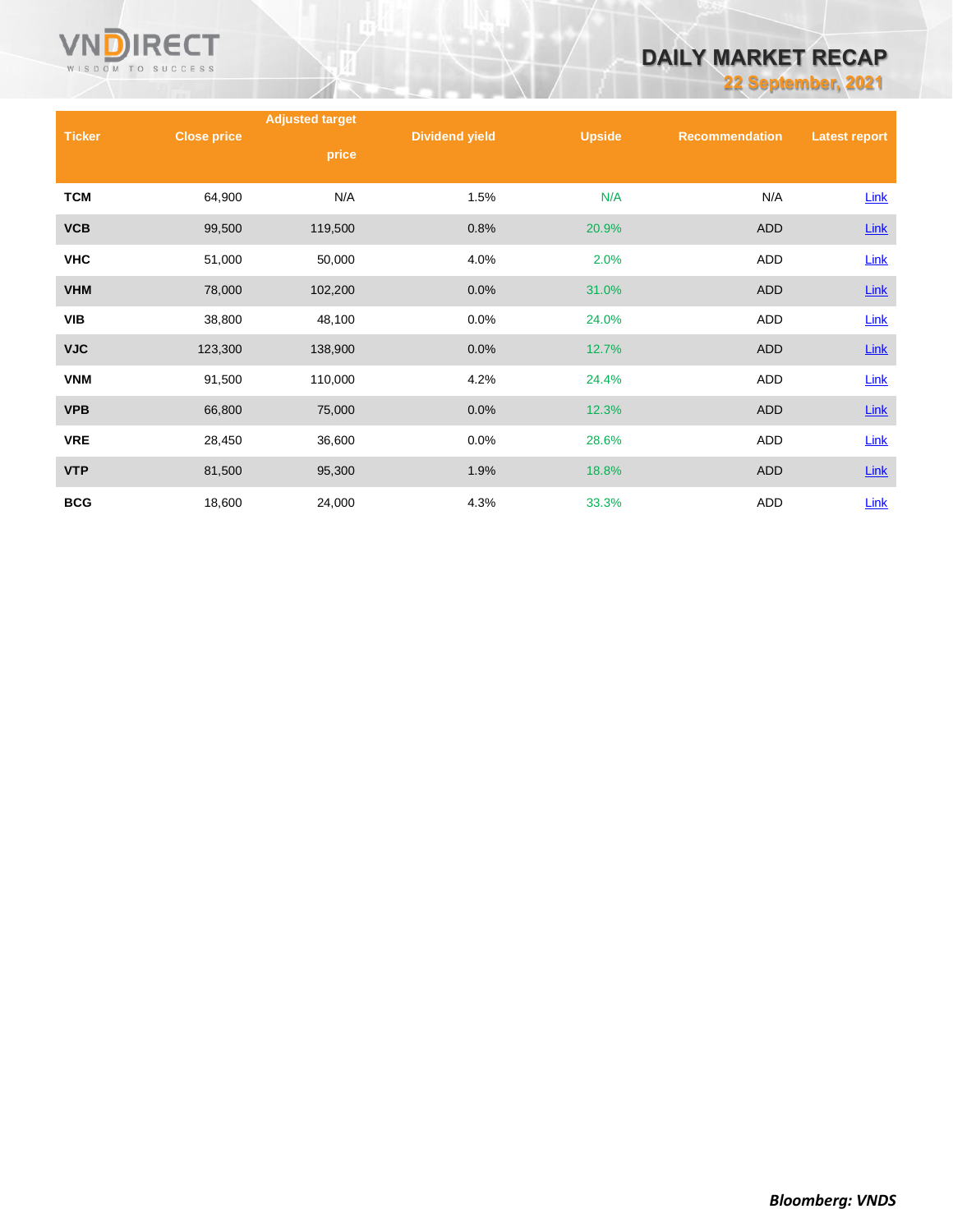### **MARKET MOVEMENTS**

WISDOM TO SUCCESS

**RECT** 

|                    | <b>HOSE</b>  |       |      |         |            |  |  |  |  |  |
|--------------------|--------------|-------|------|---------|------------|--|--|--|--|--|
| <b>Top gainers</b> |              |       |      |         | <b>VND</b> |  |  |  |  |  |
| <b>Ticker</b>      | Last         | Cha   | %chq | Vol.    | Index      |  |  |  |  |  |
|                    | <b>Price</b> |       |      |         | impact     |  |  |  |  |  |
| <b>LSS</b>         | 16,050       | 1,050 | 7.00 | 1.96MLN | 0.020      |  |  |  |  |  |
| <b>MCG</b>         | 4,280        | 280   | 7.00 | 160,400 | 0.004      |  |  |  |  |  |
| <b>CCL</b>         | 15,300       | 1,000 | 6.99 | 1.97MLN | 0.013      |  |  |  |  |  |
| <b>LCM</b>         | 3,980        | 260   | 6.99 | 258,300 | 0.002      |  |  |  |  |  |
| <b>DPG</b>         | 49,000       | 3,200 | 6.99 | 2.32MLN | 0.054      |  |  |  |  |  |

| <b>Top losers</b> |              |          |         |         | <b>VND</b>   |
|-------------------|--------------|----------|---------|---------|--------------|
| <b>Ticker</b>     | Last         | Cha      | %chq    | Vol.    | <b>Index</b> |
|                   | <b>Price</b> |          |         |         | impact       |
| <b>AGM</b>        | 35,950       | $-2,700$ | $-6.70$ | 107,000 | $-0.013$     |
| <b>APG</b>        | 24,650       | $-1,850$ | $-6.50$ | 4.85MLN | $-0.036$     |
| VMD               | 53,400       | $-3,600$ | $-7.00$ | 87,100  | $-0.015$     |
| <b>GMC</b>        | 28,350       | $-1,850$ | $-7.00$ | 4,300   | $-0.015$     |
| SC <sub>5</sub>   | 26,800       | $-1,700$ | $-6.20$ | 10,400  | $-0.007$     |

| <b>Top index movers</b> |              |       |      |          |        |  |  |  |
|-------------------------|--------------|-------|------|----------|--------|--|--|--|
| <b>Ticker</b>           | Last         | Cha   | %chq | Vol.     | Index  |  |  |  |
|                         | <b>Price</b> |       |      |          | impact |  |  |  |
| <b>VNM</b>              | 91,500       | 2,700 | 3.04 | 10.05MLN | 1.520  |  |  |  |
| <b>VCB</b>              | 99,500       | 1,500 | 1.53 | 362,800  | 1.498  |  |  |  |
| <b>MSN</b>              | 147.000      | 3,500 | 2.44 | 859.600  | 1.113  |  |  |  |
| <b>BVH</b>              | 59,000       | 3,300 | 5.92 | 4.58MLN  | 0.660  |  |  |  |
| <b>GVR</b>              | 37,000       | 600   | 1.65 | 3.56MLN  | 0.646  |  |  |  |

|               | <b>Top index laggers</b> |          |         |         |              |  |  |  |
|---------------|--------------------------|----------|---------|---------|--------------|--|--|--|
| <b>Ticker</b> | Last                     | Cha      | %chq    | Vol.    | <b>Index</b> |  |  |  |
|               | <b>Price</b>             |          |         |         | impact       |  |  |  |
| VIB           | 38,800                   | $-700$   | $-1.77$ | 1.07MLN | $-0.293$     |  |  |  |
| <b>CTG</b>    | 31,350                   | $-150$   | $-0.48$ | 7.71MLN | $-0.194$     |  |  |  |
| <b>ACB</b>    | 31,600                   | $-200$   | $-0.63$ | 2.68MLN | $-0.146$     |  |  |  |
| <b>FTS</b>    | 62,100                   | $-2,400$ | $-3.72$ | 1.34MLN | $-0.094$     |  |  |  |
| OCB           | 24,050                   | $-300$   | $-1.23$ | 1.98MLN | $-0.089$     |  |  |  |

| <b>Top liquidity</b> |              |       |      |         | <b>VND</b> |
|----------------------|--------------|-------|------|---------|------------|
| <b>Ticker</b>        | Last         | Cha   | %chq | Val.    | Index      |
|                      | <b>Price</b> |       |      | (VNDbn) | impact     |
| <b>VNM</b>           | 91,500       | 2,700 | 3.04 | 912     | 1.520      |
| <b>VHM</b>           | 78,000       | 500   | 0.65 | 675     | 0.451      |
| <b>HPG</b>           | 50,900       | 100   | 0.20 | 668     | 0.120      |
| <b>FLC</b>           | 11,800       | 750   | 6.79 | 449     | 0.143      |
| <b>KBC</b>           | 43,000       | 500   | 1.18 | 436     | 0.064      |

|                    |              | <b>HOSE</b> |         |         |            |                    |              | <b>HNX</b> |         |         |              |
|--------------------|--------------|-------------|---------|---------|------------|--------------------|--------------|------------|---------|---------|--------------|
| <b>Top gainers</b> |              |             |         |         | <b>VND</b> | <b>Top gainers</b> |              |            |         |         | <b>VND</b>   |
| Ticker             | Last         | Chg         | $%$ chg | Vol.    | Index      | Ticker             | Last         | Chg        | $%$ chg | Vol.    | <b>Index</b> |
|                    | <b>Price</b> |             |         |         | impact     |                    | <b>Price</b> |            |         |         | impact       |
| LSS                | 16,050       | 1.050       | 7.00    | .96MLN  | 0.020      | <b>ACM</b>         | 4,400        | 400        | 10.00   | 7.17MLN | 0.029        |
| <b>MCG</b>         | 4,280        | 280         | 7.00    | 160.400 | 0.004      | <b>BKC</b>         | 8,800        | 800        | 10.00   | 14.410  | 0.006        |
| CCL                | 15,300       | 1.000       | 6.99    | 1.97MLN | 0.013      | CET                | 7.700        | 700        | 10.00   | 329.100 | 0.003        |
| <b>LCM</b>         | 3,980        | 260         | 6.99    | 258,300 | 0.002      | LCS                | 4.400        | 400        | 10.00   | 498,603 | 0.003        |
| <b>DPG</b>         | 49,000       | 3,200       | 6.99    | 2.32MLN | 0.054      | <b>NSH</b>         | 20,900       | 900. ا     | 10.00   | 883,671 | 0.030        |

| <b>Top losers</b> |                      |          |         |         | <b>VND</b>      | <b>Top losers</b> |                      |        |         |       | <b>VND</b>             |
|-------------------|----------------------|----------|---------|---------|-----------------|-------------------|----------------------|--------|---------|-------|------------------------|
| Ticker            | Last<br><b>Price</b> | Chg      | $%$ chg | Vol.    | Index<br>impact | Ticker            | Last<br><b>Price</b> | Chg    | $%$ chg | Vol.  | <b>Index</b><br>impact |
| AGM               | 35,950               | $-2.700$ | $-6.70$ | 107.000 | $-0.013$        | <b>HEV</b>        | 17.500               | 0      | $-9.33$ | 200   | $-0.001$               |
| <b>APG</b>        | 24,650               | $-1.850$ | $-6.50$ | 4.85MLN | $-0.036$        | <b>LCD</b>        | 6.200                | 0      | $-8.82$ | 100   | 0.000                  |
| VMD               | 53.400               | $-3.600$ | $-7.00$ | 87.100  | $-0.015$        | DPC               | 22,500               | 500    | $-8.54$ | 300   | $-0.004$               |
| <b>GMC</b>        | 28,350               | $-1,850$ | $-7.00$ | 4,300   | $-0.015$        | <b>STP</b>        | 8.700                | $-100$ | $-8.42$ | 1,400 | $-0.008$               |
| SC <sub>5</sub>   | 26,800               | $-1,700$ | $-6.20$ | 10,400  | $-0.007$        | <b>BDB</b>        | 10,900               | $-300$ | $-8.40$ | 300   | 0.000                  |

| <b>VND</b><br><b>Top index movers</b> |              |       |         |               |        | <b>VND</b><br><b>Top index movers</b> |              |       |      |          |              |  |
|---------------------------------------|--------------|-------|---------|---------------|--------|---------------------------------------|--------------|-------|------|----------|--------------|--|
| Ticker                                | Last         | Chg   | $%$ chq | Vol.          | Index  | Ticker                                | Last         | Chg   | %chg | Vol.     | <b>Index</b> |  |
|                                       | <b>Price</b> |       |         |               | impact |                                       | <b>Price</b> |       |      |          | impact       |  |
| VNM                                   | 91.500       | 2.700 |         | 3.04 10.05MLN | 1.520  | <b>IDC</b>                            | 52.000       | 3.400 | 7.00 | 17.67MLN | 1.231        |  |
| <b>VCB</b>                            | 99,500       | 1.500 | 1.53    | 362,800       | 1.498  | <b>VCS</b>                            | 130,700      | 9,500 | 7.84 | 949.804  | 0.459        |  |
| MSN                                   | 147,000      | 3.500 | 2.44    | 859,600       | 1.113  | HUT                                   | 10.500       | 900   | 9.38 | 9.27MLN  | 0.347        |  |
| <b>BVH</b>                            | 59,000       | 3.300 | 5.92    | 4.58MLN       | 0.660  | <b>THD</b>                            | 225,500      | 700   | 0.31 | 722,510  | 0.277        |  |
| GVR                                   | 37,000       | 600   | .65     | 3.56MLN       | 0.646  | PVI                                   | 48,000       | 4,300 | 9.84 | 490.360  | 0.228        |  |

| VND<br><b>Top index laggers</b> |              |          |         |         |          | <b>VND</b><br><b>Top index laggers</b> |              |          |          |         |              |
|---------------------------------|--------------|----------|---------|---------|----------|----------------------------------------|--------------|----------|----------|---------|--------------|
| Ticker                          | Last         | Chg      | $%$ chq | Vol.    | Index    | Ticker                                 | Last         | Chg      | %chg     | Vol.    | <b>Index</b> |
|                                 | <b>Price</b> |          |         |         | impact   |                                        | <b>Price</b> |          |          |         | impact       |
| VIB                             | 38,800       | $-700$   | $-1.77$ | 1.07MLN | $-0.293$ | BII                                    | 27,000       | $-3.000$ | $-10.00$ | 6.20MLN | $-0.222$     |
| <b>CTG</b>                      | 31,350       | $-150$   | $-0.48$ | 7.71MLN | $-0.194$ | <b>BAB</b>                             | 22,300       | $-200$   | $-0.89$  | 46.954  | $-0.205$     |
| ACB                             | 31.600       | $-200$   | $-0.63$ | 2.68MLN | $-0.146$ | <b>SHN</b>                             | 17.000       | $-200$   | $-1.16$  | 36.800  | $-0.035$     |
| <b>FTS</b>                      | 62,100       | $-2.400$ | $-3.72$ | 1.34MLN | $-0.094$ | VC <sub>3</sub>                        | 26,500       | $-400$   | $-1.49$  | 184.100 | $-0.030$     |
| OCB                             | 24,050       | $-300$   | $-1.23$ | .98MLN  | $-0.089$ | <b>SMT</b>                             | 39,600       | $-4.400$ | $-10.00$ | 121.433 | $-0.022$     |

| <b>Top liquidity</b> |              |       |         |         | VND    | <b>Top liquidity</b> |              |          |          |         | <b>VND</b>   |
|----------------------|--------------|-------|---------|---------|--------|----------------------|--------------|----------|----------|---------|--------------|
| Ticker               | Last         | Chg   | $%$ chg | Val.    | Index  | Ticker               | Last         | Chg      | %chg     | Val.    | <b>Index</b> |
|                      | <b>Price</b> |       |         | (VNDbn) | impact |                      | <b>Price</b> |          |          | (VNDbn) | impact       |
| VNM                  | 91,500       | 2.700 | 3.04    | 912     | 1.520  | <b>SHB</b>           | 26.500       |          | 0.00     | 362     | 0.000        |
| <b>VHM</b>           | 78,000       | 500   | 0.65    | 675     | 0.451  | <b>IDC</b>           | 52,000       | 3,400    | 7.00     | 324     | 1.231        |
| HPG                  | 50.900       | 100   | 0.20    | 668     | 0.120  | <b>PVS</b>           | 28.200       | 100      | 0.36     | 163     | 0.036        |
| <b>FLC</b>           | 11,800       | 750   | 6.79    | 449     | 0.143  | <b>THD</b>           | 225,500      | 700      | 0.31     | 163     | 0.277        |
| KBC                  | 43,000       | 500   | 1.18    | 436     | 0.064  | BII                  | 27,000       | $-3,000$ | $-10.00$ | 152     | $-0.222$     |

*Source: Bloomberg*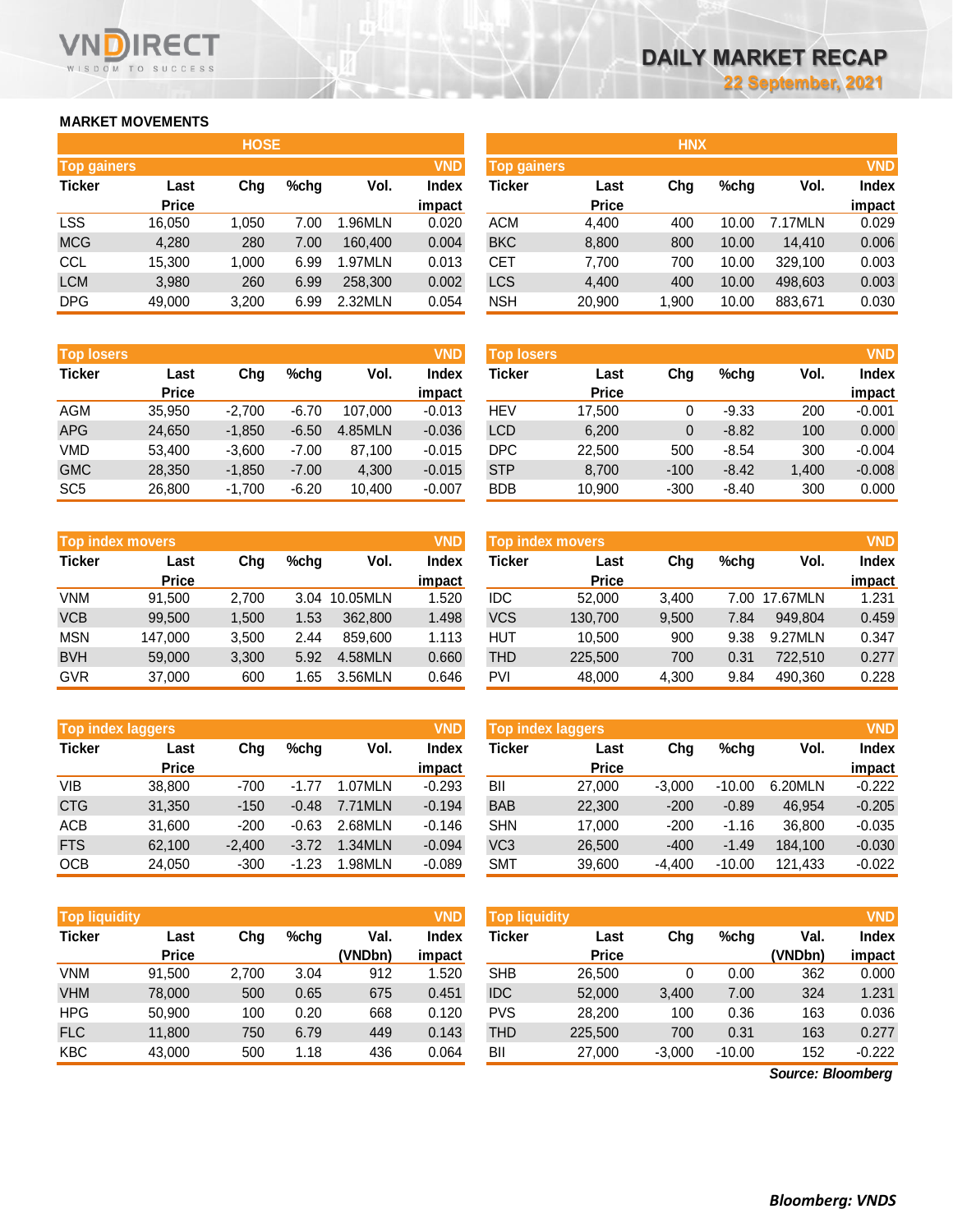

## **Foreign net buy/sell (30 days) in VND'bn**

WISDOM TO

SUCCESS



HOSE HNX

| <b>YTD ACCUMULATION</b> |             |            |                       |             |                                    |
|-------------------------|-------------|------------|-----------------------|-------------|------------------------------------|
| Volume (MIn'shs)        | <b>HOSE</b> | <b>HNX</b> | Value (VND'bn)        | <b>HOSE</b> | <b>HNX</b>                         |
| <b>BUY</b>              | 5,660.8     | 242.2      | <b>BUY</b>            | 269,507.5   | 7,560.2                            |
| % of market             | 4.6%        | $0.9\%$    | % of market           | 7.7%        | 4.4%                               |
| <b>SELL</b>             | 6,722.9     | 311.2      | <b>SELL</b>           | 313,626.0   | 7,892.7                            |
| % of market             | 5.5%        | $1.2\%$    | % of market           | 8.9%        | 4.6%                               |
| <b>NET BUY (SELL)</b>   | (1,062.1)   | (69.0)     | <b>NET BUY (SELL)</b> | (44, 118.5) | (332.5)<br><b>Source: HSX, HNX</b> |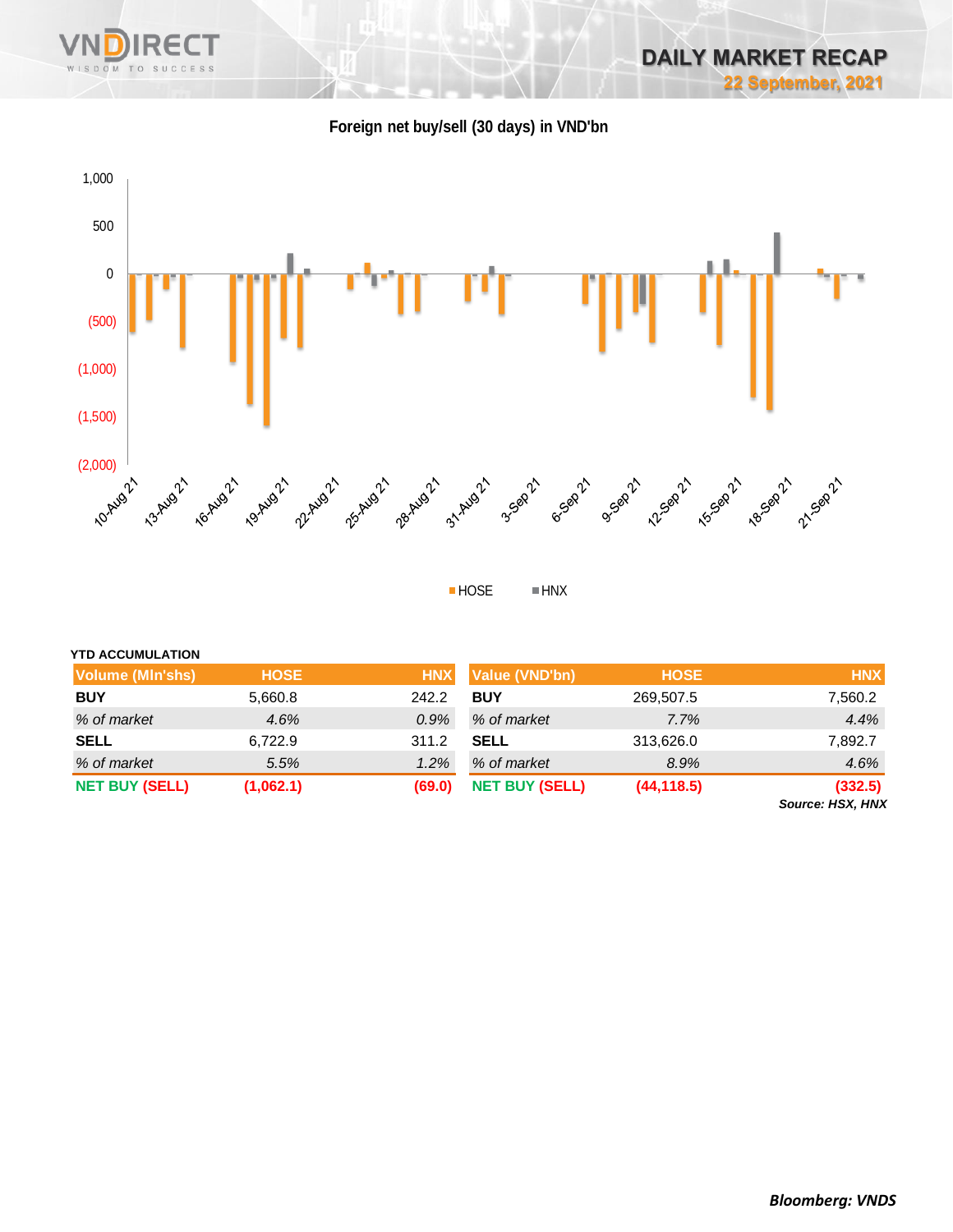### **TOP 60 MARKET CAP STOCKS SNAPSHOT ON HOSE**

**RECT** 

WISDOM TO SUCCESS

Vľ

| No. Ticker | <b>Price</b> |         | Price change (%) |         |                |                |       |         | Mkt. Cap Outs. Vol. Float ratio Avail. Fll Ave. daily vol. | P/E                       | P/B          | <b>ROE</b> | <b>ROA</b> |
|------------|--------------|---------|------------------|---------|----------------|----------------|-------|---------|------------------------------------------------------------|---------------------------|--------------|------------|------------|
|            | <b>VND</b>   | 1M      | 3M               | 6M      | <b>US\$mln</b> | <b>MIn'shs</b> | $\%$  |         | $%$ $(30 \text{ days-shs})$                                | $\boldsymbol{\mathsf{x}}$ | $\pmb{\chi}$ | $\%$       | $\%$       |
| 1 VCB VM   | 99,500       | $-0.6$  | $-7.5$           | 2.6     | 16,213         | 3,709          | 25.2  | 6.4     | 1,244,030                                                  | 18.0                      | 3.5          | 21.1       | 1.6        |
| 2 VHM VM   | 78,000       | $-6.2$  | $-9.1$           | 2.1     | 14,922         | 4,354          | 19.6  | 27.2    | 15,979,090                                                 | 10.1                      | 3.5          | 40.2       | 15.1       |
| 3 VIC VM   | 86,100       | $-11.9$ | $-17.6$          | $-9.7$  | 14,394         | 3,805          | 24.2  | 35.7    | 3,058,269                                                  | 48.7                      | 3.6          | 7.7        | 1.5        |
| 4 HPG VM   | 50,900       | 3.9     | $-1.5$           | 47.0    | 10,003         | 4,473          | 53.8  | 22.8    | 26,691,600                                                 | 9.1                       | 3.1          | 39.8       | 18.4       |
| 5 VNM VM   | 91,500       | 4.2     | 1.0              | $-9.2$  | 8,402          | 2,090          | 35.2  | 45.5    | 3,426,430                                                  | 20.0                      | 6.0          | 30.9       | 20.8       |
| 6 TCB VM   | 50,500       | 0.0     | $-0.8$           | 22.3    | 7,776          | 3,505          | 77.1  | 0.0     | 13,208,140                                                 | 10.9                      | 2.1          | 21.5       | 3.6        |
| 7 MSN VM   | 147,000      | 9.9     | 35.5             | 66.9    | 7,624          | 1,181          | 40.6  | 67.5    | 1,530,007                                                  | 82.3                      | 8.1          | 9.4        | 1.9        |
| 8 GAS VM   | 88,400       | 1.0     | $-6.8$           | $-2.3$  | 7,433          | 1,914          | 4.2   | 46.5    | 1,060,067                                                  | 21.7                      | 3.6          | 16.2       | 11.1       |
| 9 VPB VM   | 66,800       | 6.9     | 1.2              | 48.8    | 7,248          | 2,470          | 70.0  | 0.0     | 8,592,597                                                  | 13.2                      | 2.7          | 23.0       | 2.9        |
| 10 BID VM  | 39,600       | $-2.2$  | $-12.0$          | $-11.3$ | 6,998          | 4,022          | 19.0  | 13.4    | 1,829,647                                                  | 16.1                      | 2.0          | 12.6       | 0.6        |
| 11 NVL VM  | 103,100      | $-0.6$  | $-9.2$           | 73.1    | 6,675          | 1,474          | 30.4  | 29.2    | 2,562,860                                                  | 28.7                      | 4.5          | 16.1       | 3.4        |
| 12 CTG VM  | 31,350       | $-4.1$  | $-22.0$          | $-1.5$  | 6,619          | 4,806          | 35.5  | 5.4     | 12,674,750                                                 | 9.2                       | 1.6          | 19.0       | $1.2$      |
| 13 GVR VM  | 37,000       | 1.8     | 7.7              | 24.6    | 6,502          | 4,000          | 100.0 | 12.4    | 5,940,114                                                  | 31.3                      | 3.1          | 10.0       | $6.0\,$    |
| 14 MBB VM  | 28,000       | $-6.4$  | $-10.0$          | 31.9    | 4,648          | 3,778          | 65.8  | 0.5     | 15,155,500                                                 | 10.1                      | 2.0          | 21.5       | $2.2\,$    |
| 15 SAB VM  | 158,000      | 10.5    | $-5.4$           | $-11.7$ | 4,452          | 641            | 10.4  | 37.2    | 255,457                                                    | 21.7                      | 4.9          | 24.3       | 17.5       |
| 16 MWG VM  | 125,700      | 15.0    | 29.1             | 42.9    | 3,937          | 713            | 75.4  | 0.0     | 1,400,022                                                  | 19.6                      | 4.9          | 27.3       | 9.6        |
| 17 ACB VM  | 31,600       | $-6.0$  | $-11.4$          | 18.3    | 3,751          | 2,702          | 79.9  | 0.0     | 8,571,440                                                  | 8.8                       | 2.1          | 27.2       | $2.2\,$    |
| 18 FPT VM  | 93,200       | 0.4     | 9.1              | 36.2    | 3,716          | 907            | 83.6  | 0.0     | 2,618,473                                                  | 22.0                      | 5.0          | 24.1       | 9.2        |
| 19 VJC VM  | 123,300      | 2.9     | 7.2              | $-7.1$  | 2,934          | 542            | 51.0  | 12.3    | 944,580                                                    | 442.6                     | 3.9          | 0.9        | 0.3        |
| 20 VRE VM  | 28,450       | 5.2     | $-9.7$           | $-17.8$ | 2,840          | 2,272          | 31.2  | 19.0    | 5,108,917                                                  | 23.8                      | 2.1          | 9.3        | 7.1        |
| 21 PLX VM  | 50,100       | 1.0     | $-14.5$          | $-10.5$ | 2,797          | 1,271          | 9.4   | 2.3     | 1,357,570                                                  | 15.6                      | 2.6          | 17.9       | 6.2        |
| 22 VIB VM  | 38,800       | 0.3     | $-23.3$          | 20.3    | 2,648          | 1,553          | 68.1  | $0.0\,$ | 1,490,143                                                  | 10.3                      | 2.9          | 32.1       | $2.5\,$    |
| 23 HVN VM  | 25,900       | 24.2    | 18.9             | $-2.2$  | 2,524          | 2,218          | 7.4   | 20.8    | 1,325,403                                                  | N/A                       | N/A          | $-155.4$   | $-21.4$    |
| 24 HDB VM  | 25,450       | $-7.8$  | $-7.4$           | 18.0    | 2,228          | 1,992          | 69.7  | 3.4     | 2,707,194                                                  | 9.6                       | 1.9          | 22.4       | 1.8        |
| 25 STB VM  | 26,700       | $-5.7$  | $-11.6$          | 39.1    | 2,211          | 1,885          | 96.6  | 14.1    | 17,391,330                                                 | 13.9                      | 1.6          | 12.0       | 0.7        |
| 26 SSB VM  | 35,700       | $-0.3$  | $-2.7$           | N/A     | 2,106          | 1,342          | 95.4  | 5.0     | 2,697,563                                                  | 21.8                      | 3.2          | 15.8       | 1.2        |
| 27 BCM VM  | 45,400       | $-0.2$  | $-17.2$          | $-21.5$ | 2,064          | 1,035          | 100.0 | 47.1    | 155,650                                                    | 20.3                      | 3.0          | 15.4       | 5.0        |
| 28 BVH VM  | 59,000       | 10.5    | $-1.5$           | $-5.1$  | 1,924          | 742            | 34.9  | 22.1    | 1,087,717                                                  | 23.4                      | 2.1          | 9.2        | 1.3        |
| 29 TPB VM  | 40,100       | 14.6    | 13.1             | 39.2    | 1,888          | 1,072          | 56.0  | 0.0     | 5,685,840                                                  | 9.5                       | 2.1          | 24.7       | 2.0        |
| 30 SSI VM  | 41,800       | 1.2     | 27.8             | 89.4    | 1,805          | 983            | 87.4  | 54.6    | 19,907,140                                                 | 22.5                      | 3.7          | 16.5       | 5.1        |
| 31 PDR VM  | 81,000       | $-4.8$  | $-8.4$           | 47.4    | 1,732          | 487            | 37.4  | 45.5    | 3,383,613                                                  | 27.9                      | 7.1          | 29.7       | 8.7        |
| 32 MSB VM  | 29,000       | 2.1     | 2.1              | 31.8    | 1,497          | 1,175          | 92.8  | 0.0     | 6,910,170                                                  | 8.7                       | 1.7          | 20.7       | 2.1        |
| 33 OCB VM  | 24,050       | 1.1     | 0.9              | 19.3    | 1,447          | 1,370          | 77.4  | 0.0     | 2,493,920                                                  | N/A                       | 1.7          | N/A        | N/A        |
| 34 EIB VM  | 24,800       | $-0.4$  | $-16.1$          | 28.2    | 1,340          | 1,229          | 94.0  | 0.3     | 461,193                                                    | 28.4                      | 1.8          | 6.4        | $0.7\,$    |
| 35 DGC VM  | 167,600      | 55.9    | 106.4            | 177.7   | 1,260          | 171            | 61.4  | 40.1    | 1,159,250                                                  | 28.6                      | 6.4          | 24.7       | 18.0       |
| 36 POW VM  | 11,800       | 8.3     | $-6.0$           | $-12.9$ | 1,214          | 2,342          | 87.9  | 45.9    | 11,610,450                                                 | 10.9                      | 0.9          | 8.7        | 4.5        |
| 37 LPB VM  | 22,600       | $-5.8$  | $-13.9$          | 55.3    | 1,195          | 1,204          | 84.5  | 1.4     | 8,288,960                                                  | 10.2                      | 1.7          | 18.6       | 1.1        |
| 38 KDH VM  | 42,000       | 6.6     | 12.6             | 44.4    | 1,150          | 623            | 84.0  | 17.8    | 3,287,400                                                  | 21.4                      | 3.0          | 15.0       | 8.5        |
| 39 HSG VM  | 46,600       | 20.3    | 11.5             | 78.3    | 1,010          | 493            | 68.7  | 36.7    | 13,359,600                                                 | 6.0                       | 2.3          | 47.9       | 18.4       |
| 40 VND VM  | 53,400       | 182.5   | 182.5            | 180.7   | 1,007          | 429            | 83.5  | 28.6    | 3,323,257                                                  | 12.4                      | 3.8          | 35.0       | 8.4        |
| 41 PNJ VM  | 93,100       | 1.7     | $-5.5$           | 10.6    | 930            | 227            | 80.9  | 1.0     | 631,283                                                    | 16.0                      | 3.7          | 25.3       | 15.7       |
| 42 VCI VM  | 63,400       | 2.1     | 20.8             | 90.7    | 928            | 333            | 75.9  | 79.1    | 5,945,874                                                  | 14.5                      | 4.0          | 25.4       | 12.6       |
| 43 REE VM  | 68,000       | 10.9    | 18.1             | 20.4    | 923            | 309            | 54.9  | 0.0     | 1,249,587                                                  | 11.7                      | 1.7          | 15.8       | 7.2        |
| 44 KBC VM  | 43,000       | 17.5    | 10.3             | 3.9     | 887            | 470            | 65.4  | 31.2    | 13,536,150                                                 | 23.8                      | 2.0          | 8.6        | 3.7        |
| 45 GEX VM  | 24,100       | 0.4     | 6.6              | 29.4    | 827            | 781            | 62.5  | 37.9    | 10,376,680                                                 | 13.9                      | 1.9          | 15.0       | 3.0        |
| 46 VCG VM  | 41,700       | $-0.5$  | $-10.2$          | 0.8     | 804            | 439            | 36.6  | 47.7    | 519,163                                                    | 13.8                      | 2.8          | 21.2       | 5.9        |
| 47 HCM VM  | 53,100       | $-6.8$  | 19.3             | 65.7    | 712            | 305            | 39.5  | 1.9     | 6,020,724                                                  | 18.3                      | 3.4          | 19.4       | 7.9        |
| 48 VGC VM  | 34,400       | $-4.3$  | 13.9             | 1.2     | 678            | 448            | 21.1  | 44.5    | 2,467,747                                                  | 16.4                      | 2.4          | 14.4       | 4.8        |
| 49 GMD VM  | 50,200       | 6.0     | 15.3             | 45.1    | 665            | 301            | 80.5  | 8.2     | 4,260,430                                                  | 37.0                      | 2.5          | 6.7        | 4.4        |
| 50 NLG VM  | 42,000       | 2.7     | 6.6              | 18.3    | 637            | 345            | 61.7  | 5.8     | 3,003,157                                                  | 10.7                      | 1.8          | 17.5       | 6.7        |
| 51 BHN VM  | 62,100       | 12.9    | $-7.5$           | $-12.8$ | 632            | 232            | 0.9   | 31.6    | 9,720                                                      | 20.3                      | 3.1          | 15.2       | 9.6        |
| 52 SBT VM  | 22,650       | 4.4     | 2.0              | $-3.6$  | 614            | 617            | 24.4  | 91.4    | 5,900,927                                                  | 21.2                      | 1.8          | 8.5        | 3.5        |
| 53 DIG VM  | 32,200       | $-0.9$  | 20.6             | 28.5    | 601            | 425            | 52.6  | 46.9    | 12,653,130                                                 | 17.6                      | 2.8          | 16.8       | 7.2        |
| 54 DPM VM  | 34,850       | $-3.6$  | 52.9             | 78.7    | 599            | 391            | 30.7  | 37.9    | 6,655,644                                                  | 12.0                      | 1.6          | 13.6       | 9.6        |
| 55 KDC VM  | 59,000       | $-2.2$  | $-2.0$           | 13.5    | 593            | 229            | 51.2  | 78.9    | 2,283,397                                                  | 26.3                      | 2.3          | 8.7        | 3.9        |
| 56 DHG VM  | 101,800      | 6.5     | 6.3              | 1.2     | 585            | 131            | 5.2   | 45.6    | 47,970                                                     | 17.7                      | 3.9          | 22.8       | 17.7       |
| 57 DCM VM  | 24,500       | 3.6     | 23.7             | 43.7    | 570            | 529            | 24.4  | 46.3    | 5,649,737                                                  | 21.0                      | 1.9          | 9.4        | 8.0        |
| 58 DXG VM  | 19,350       | 1.1     | $-8.8$           | $-9.7$  | 507            | 596            | 80.9  | 20.6    | 6,453,021                                                  | 14.0                      | 1.4          | 11.0       | 3.4        |
| 59 TCH VM  | 17,250       | $-4.7$  | $-20.2$          | $-21.9$ | 469            | 619            | 68.8  | 41.0    | 8,542,482                                                  | 8.3                       | 1.2          | 14.3       | 7.5        |
| 60 DGW VM  | 118,000      | 40.8    | 90.3             | 88.2    | 458            | 88             | 65.4  | 25.6    | 682,730                                                    | 25.6                      | 7.5          | 32.8       | 14.1       |
|            |              |         |                  |         |                |                |       |         |                                                            | Source: Bloomberg         |              |            | 22 Sep     |